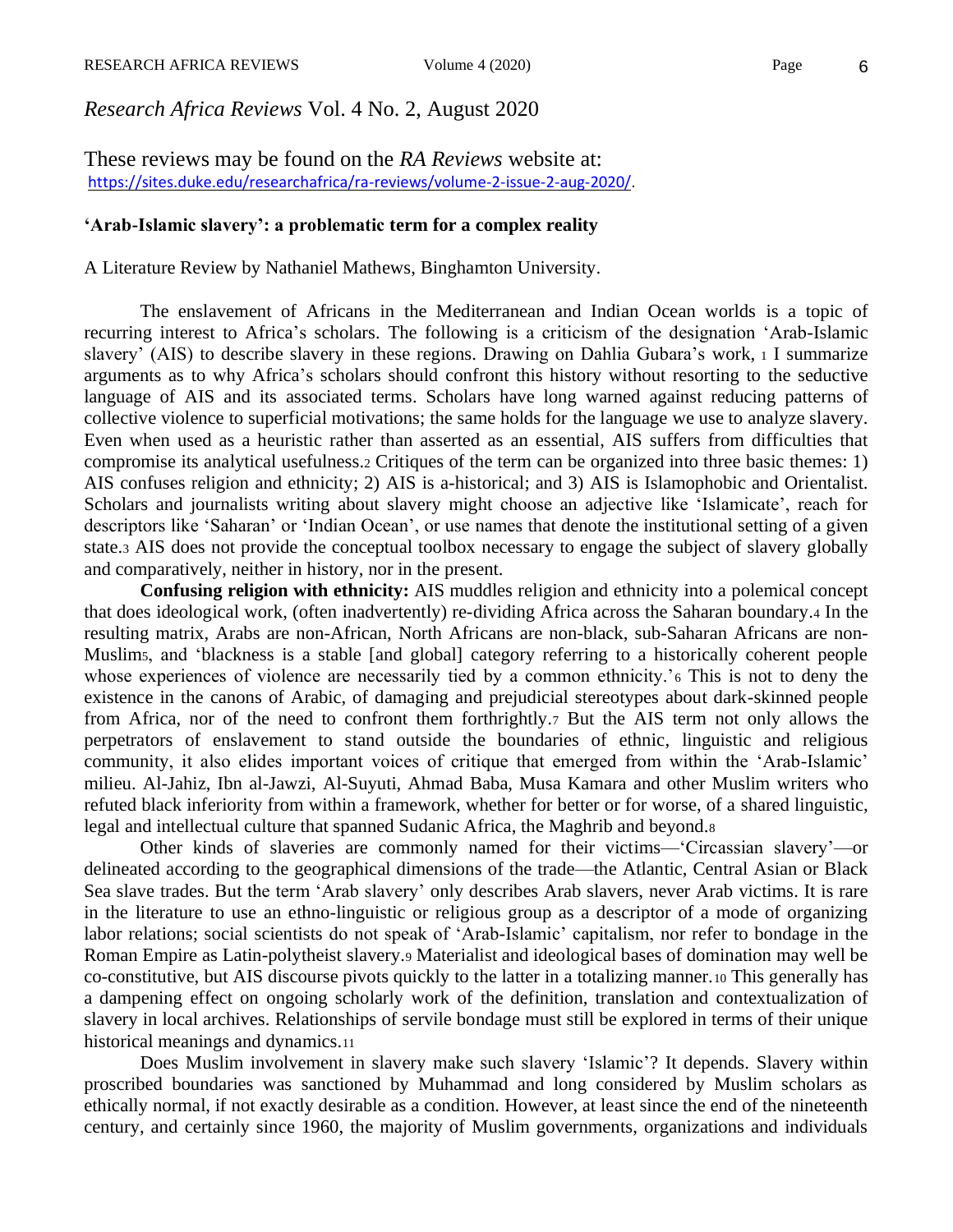have accepted the abolition of slavery within the shariah.12 It bears remembering that those few states and regions today where this abolitionist consensus has lapsed are also those where state infrastructure is sparse or destroyed and the state lacks trust from the population. Islam is neither the major cause driving the return of slavery in these regions, nor the simple solution to prevent it. That said, refraining, even as a form of 'strategic essentialism', from calling contemporary slavery 'Islamic' is a tactic to encourage a critical Muslim attitude toward slavery's theological justifications in Muslim traditions.<sup>13</sup>

**AIS a-historical:** AIS discourse is generally uninterested in a comparative historical method for exploring the evolution of slavery or race, often jumping between different centuries and geographic contexts.<sup>14</sup> Slavery practiced in Mecca and Medina at the dawn of Islam has more in common with slavery practiced throughout Eastern Sudanic Africa in the 600s CE, than it does with plantation slavery in the ninth century Abbasid caliphate.<sup>15</sup> There is more continuity than rupture in the experience of slavery between Roman, Byzantine, Caliphal and Ottoman models in the Mediterranean, a continuity obscured by an insistence on marking slavery religiously.<sup>16</sup> AIS fore closes historical investigation of categories—class, occupation, residence and gender—that were as determinative of slave status as Arab ethnicity or Muslim identity.<sup>17</sup> Soldier, concubines, eunuchs and domestic slaves each had differing ideological rationales and stood in differing relations to forms of power and ethnic cohesion, in ways dissimilar to Atlantic patterns of racial governance.<sup>18</sup> To interpret eighteenth century Cairo as "racially stratified", operating according to a "racial distribution of power established by clash of arms" is to look into the Muslim past through the mirror of American race-craft.<sup>19</sup> Gubara's close reading of al-Jabarti*'Aja'ib al-Athar* suggests a very different picture.<sup>20</sup>

Some AIS discourse conceives of the origins of the African slave trade in the psychologically violent character of Arabs and Muslims, rather than in an existing but limited property right in humans.<sup>21</sup> That slave-raiding profoundly affected many communities in Africa is beyond doubt, however the quasitheological link between Arabs, Islam and predatory raiding, helps contain the effect of another analogy—that between slavery and racism. Opening that analogy would anachronistically render pan-African historical icons like Mansa Musa, Uthman dan Fodio and Shaka Zulu as 'anti-black racists'. Menelik II, the ruler who preserved Ethiopia's independence at the battle of Adwa, but also enslaved Oromo rebels, would be similarly reduced.<sup>22</sup> Yet, even if we granted the Oromo of that time the justness of their historical grievance, it would be wrong to attribute their ethnic marginalization in Ethiopia today to the psychologically violent and racially exclusive character of the Amhara. A better lens would be to examine the ambivalent effects of coercive state power centralization on those expelled outside, or marginalized within, the state.<sup>23</sup> The benefits of a unified territorial state and civic equality among citizens has obscured the often brutally coercive roots of centralized sovereignty.<sup>24</sup> The fact that many Muslim reformers of 18th and 19th century West Africa turned to violence in order to root out the evil of Muslims enslaving Muslims, should lead us to compare and contrast the interventionist practices of the reformers' states and the colonial states' later ambivalent abolitionist agenda.<sup>25</sup>

**Islamophobia and Orientalism:** In the last two decades, the War on Terror has ruined millions of lives and contributed to widespread scapegoating against Muslims, and those mistaken for Muslim, particularly in the US and Europe.<sup>26</sup> Gubara calls AIS an 'incitement to discourse', and its conflation of Arab and Muslim is tied to Islamophobic currents of the 'terror-industrial complex'.<sup>27</sup> In the aforementioned regions and beyond, it functions in the wider media environment as part of what Thomas Maguire called an 'Islamic simulacrum'.<sup>28</sup> The simulacrum both creates and feeds on a notion of Islam as uniquely ideological, as exceptionally racist and in denial of slavery.<sup>29</sup>

The invocation of AIS is Orientalist, insofar as AIS discourse often relies uncritically on European abolitionist accounts as evidence. Scholars have expressed skepticism about eighteenth century European travelogues in Africa used as pro-slavery propaganda, they have also scrutinized nineteenth century sources, used as anti-slavery propaganda.<sup>30</sup> Totalizing linkages between Arab and Islam begin to appear in these texts with increasing frequency in the nineteenth century, as part of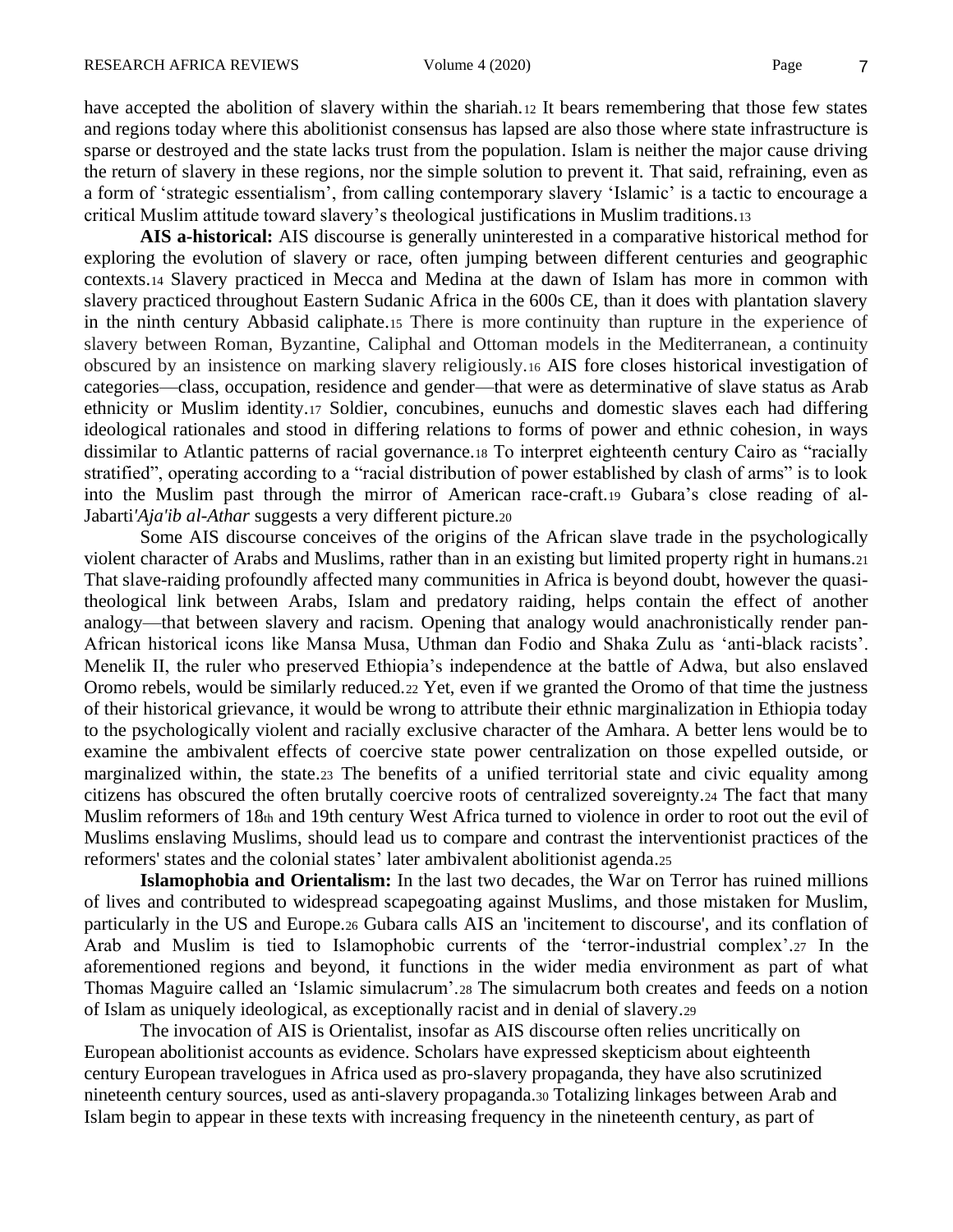abolitionism's project for Christian moral reform of a benighted Africa, the so-called 'civilizing mission'.<sup>31</sup> The implications of abolitionist discourse for modern African history are beyond the scope of this article.<sup>32</sup> The germane point, for this abbreviated discussion, is that the AIS proponents remain naïve to this influence on the term's definitional coherence, and thus unable to transcend its limits for writing a holistic account of African history from the perspective of independent Africans.

## **Works Cited**

<sup>1</sup>Dahlia E. M. Gubara, "Revisiting Race and Slavery through 'Abd al-Rahman al-Jabarti's *'Aja'ib alathar*'," *Comparative Studies of South Asia, Africa and the Middle East* 38.2 (August 2018): 230–245. see also Gubara, "Review of Terence Walz and Kenneth Cuno*Race and Slavery in the Middle East: Histories of Trans-Saharan Africans in Nineteenth-Century Egypt, Sudan and the Ottoman Mediterranean.*" *Der Islam* 88.1 (2012): 205–7. The debate is hardly new. See for instance the exchange between BethwellOgot and Ali Mazrui in Al Amin Mazrui and Willy Mutunga (eds.) *Debating the African condition: Ali Mazrui and his critics* (Trenton, NJ: Africa World Press, 2004). <sup>2</sup>For previous critiques, see: E. Ann McDougall, "Discourse and Distortion: Critical Reflections on Studying the Saharan Slave Trade." *Outre-Mers. Revue d'histoire* 89.336 (2002): 195–227; Rudolph Ware III. "Slavery in Islamic Africa, 1400-1800," in David Eltis and Stanley Engerman (eds.) *Cambridge World History of Slavery, vol. 3* (Cambridge: Cambridge University Press 2011); Hisham Aidi. "Slavery, Genocide and the Politics of Outrage: Understanding the new Racial Olympics." *MERIP* 234 (Spring 2005); Mohamed Bakari, "Review: John AlembillahAzumah *The Legacy of Arab-Islam in Africa: A Quest for Inter-Religious Dialogue.*" *Journal of Islamic Studies* 14.3 (September 2003): 381- 87.

<sup>3</sup> Rather than 'trans-Saharan', see McDougall, 196; Ware, "Slavery in Islamic Africa," 53. <sup>4</sup>Gubara, "Revisiting", 231; Ware, 52-3; Mohamed H. Mohamed, "Africanists and Africans of the Maghrib I: Casualties of Analogy." *Journal of North African Studies* 15.3 (August 2010): 349-374, 365; Hisham Aidi, Marc Lynch and Zachary Mamphilly (eds.) "And the Twain Shall Meet: Connecting Africa and the Middle East," in *Africa and the Middle East: Beyond the Divides, POMEPS Studies 40*  (New York: Columbia University SIPA, June 2020): 1-82, 8.

<sup>5</sup> M.H. Mohamed, "Africanists and Africans of the Maghrib II: casualties of secularity." *Journal of North African Studies* 17.3 (June 2012): 409-431, 428.

<sup>6</sup> The phrase is from Annie Olaloku-Teriba, "Afro-Pessimism and the (un)logic of anti-blackness" [http://www.historicalmaterialism.org/articles/afro-pessimism-and-unlogic-anti-blackness,](http://www.historicalmaterialism.org/articles/afro-pessimism-and-unlogic-anti-blackness) reading Frank Wilderson.

<sup>7</sup> Abdullah Hamid Ali, *The 'Negro' in Arab-Muslim Consciousness* (Swansea: Claritas Books, 2018), 172; see also Haroon Bashir, "Black Excellence and the Curse of Ham: Debating Race and Slavery in the Islamic Tradition." *ReOrient* 5.1 (October 1, 2019): 92–116, 101 and passim.

<sup>8</sup> Rudolph Ware, "Slavery in Islamic Africa", 53

<sup>9</sup> John Phillips, "Some Recent Thinking on Slavery in Islamic Africa and the Middle East." *Middle East Studies Association Bulletin* 27. 2 (1993): 157-62, notes that as far back as 1990, a conference in Kaduna, Nigeria on global slavery recommended that "the Middle Eastern slave trade not be referred to as 'Islamic', since this is no more accurate than the use of the term 'Christian' to describe New World plantation slavery." For a summary of the conference, see John E. Phillips, "World Conference on Slavery and Society in History, organized by Arewa House, Ahmadu Bello University, Lugard Hall, Kaduna, Nigeria, March 1990". [https://www.jstage.jst.go.jp/article/ajames/6/0/6\\_KJ00004403539/\\_pdf](https://www.jstage.jst.go.jp/article/ajames/6/0/6_KJ00004403539/_pdf) <sup>10</sup> Ware, *"*Slavery in Islamic Africa", 55 argues for slavery as primarily a socioeconomic institution, rather than a religious one; for similar arguments see Barbara Fields "Slavery, Race and Ideology in the United States of America." *New Left Review* 1.181 (May/June 1990): 95-118; Ibrahim Sundiata,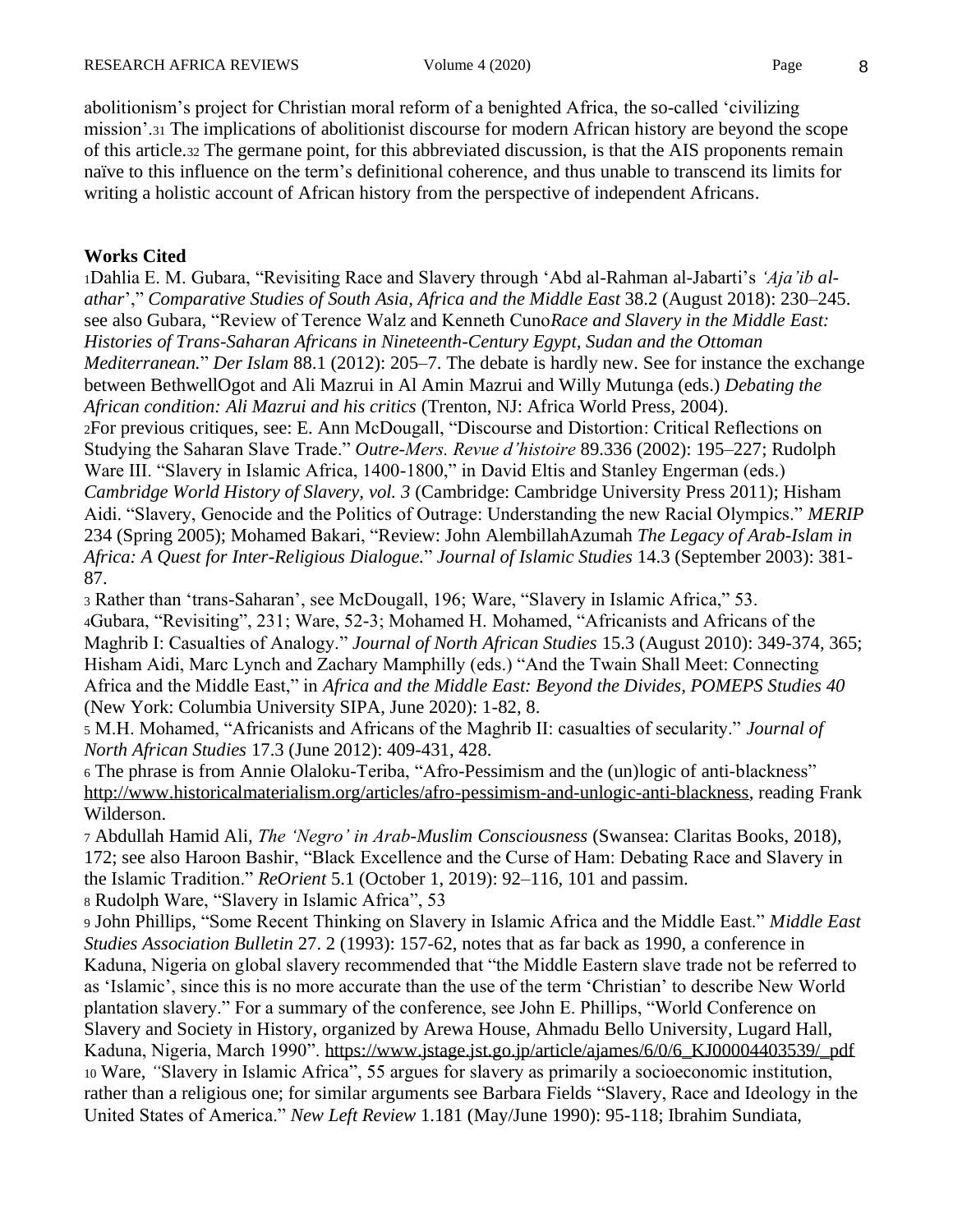"Twentieth Century Reflections on Death in Zanzibar." *IJAHS* 20.1 (1987): 45-60, 45-49; Robert Harms contextualizes these arguments for the study of slavery in Africa, "Slave Systems in Africa." *History in Africa* 5 (1978): 327-35.

<sup>11</sup> See Fred Cooper, "The Problem of Slavery in African Studies." *Journal of African History* 20.1 (1979): 103-125, 105-106, for preferring the term 'slave' to other western terms like 'captive' or 'serf.' <sup>12</sup> Mauritania formally abolished slavery in 1981. For a flavor of nineteenth Muslim abolition debates, see Amal Ghazal, "Debating Slavery and Abolition in the Arab Middle East: Between Muslim Reformers and Conservatives" in Behnaz Mirzai, Ismael M. Montana and Paul E. Lovejoy (eds.) *Islam, Slavery and Diaspora* (Trenton, NJ: Africa World Press, 2009). Compare a more optimist reading of abolition in Islam in Jonathan Brown, *Slavery and Islam* (London: Oneworld, 2019), chapters 5&6, with a slightly more pessimist reading from Bernard Freamon, *Possessed by the Right Hand: The Problem of Slavery in Islamic Law and Muslim Cultures* ((Leiden: Brill, 2019), chapter 9.

<sup>13</sup> Khaled Esseissah, "Paradise Is Under the Feet of Your Master: The Construction of the Religious Basis of Racial Slavery in the Mauritanian Arab-Berber Community." *Journal of Black Studies* 47.1 (2016): 3-23, 9

<sup>14</sup>Gubara, 235-6; David R. Goodman, "Demystifying 'Islamic Slavery': Using Legal Practices to Reconstruct the End of Slavery in Fes, Morocco." *History in Africa* 39 (2012): 143–174, 153.

<sup>15</sup> For ethnicity and slavery in Mecca and Medina, see HendGilli-Elewy, "On the Provenance of Slaves in Mecca during the Time of the Prophet Muhammad." *International Journal of Middle East Studies* 49 (2017), 164-168; Ghada Osman, "Foreign Slaves in Mecca and Medina in the Formative Islamic Period." *Islam and Christian-Muslim Relations* 16.4 (October 2005): 345–59. For the transformations in slavery under the Abbasids, see Freamon, *Possessed*, 194-205. For recent scholarship on the Zanj revolt against the Abbasids, see Abdul Sherriff, "The Zanj Revolt and the Transition from Plantation to Military Slavery." *CSSAAME* 38.2 (August 2018): 246-260.

<sup>16</sup>Freamon, *Possessed*, 85-87; Hannah Barker. *That Most Precious Merchandise: The Mediterranean Trade in Black Sea Slaves, 1260-1500* (Philadelphia: UPenn, 2019).

<sup>17</sup> Jonathan Brown, *Slavery and Islam*, 124-146.

<sup>18</sup>Gubara, 237; Saleh Trabelsi, "Eunuchs, Power and Slavery in the Islamic World" in Gwyn Campbell and Elizabeth Elbourne (eds.) *Sex, Power and Slavery* (Athens: Ohio University Press, 2014), 541-557, 554.

<sup>19</sup> William McKee Evans posits, with some qualifications, but little to no historical context, that 'Muslims lived in 'racially stratified societies'. Evans, "From the Land of Canaan to the Land of Guinea: The Strange Odyssey of the 'Sons of Ham'." *The American Historical Review* 85.1 (February 1, 1980): 15–43, 31, 42.

<sup>20</sup>Gubara, 237; All else aside, we might prefer Gubara's interpretation to Evans (at least for Cairo) for the simple reason that Evans's article relies heavily on other's translations as well as German, French and Italian secondary sources, whereas Gubara closely reads and translates directly from a primary source written by a Cairene, in the language of the day.

<sup>21</sup> See for instance Chancellor Williams, *The Destruction of Black Civilization: Great Issues of a Race from 4500 BC to 2000 AD* (Chicago: Third World Press, 1974), 158. For the limited property relation and slavery, see Thomas Kelley, "Unintended Consequences of Legal Westernization in Niger: Harming Contemporary Slaves by Reconceptualizing Property," *American Journal of Comparative Law* 56.4 (Fall 2008): 999-1038, 1028; John Thornton. *Africa and Africans in the Making of the Atlantic World, 1400-1680* (New York: Cambridge University Press, 1992), 74.

<sup>22</sup> For slavery, race and the state in Ethiopia, see Mekuria Bulcha. *The Making of Oromo diaspora: A Historical Sociology of Forced Migration* (Minneapolis: Kirk House Publishers, 2002); Wendy James and Donald Donham. *The Southern Marches of Imperial Ethiopia: Essays in History and Social*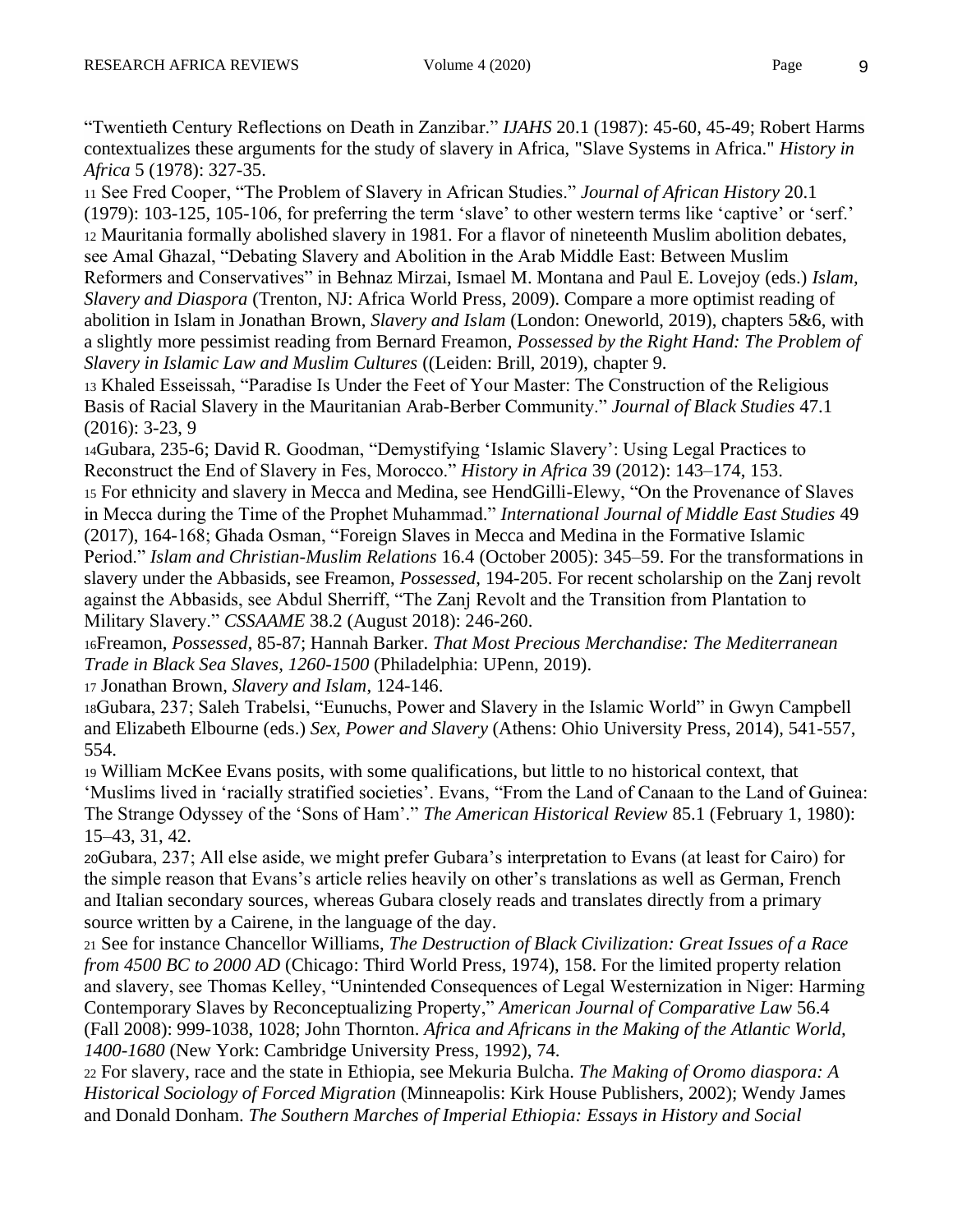*Anthropology* (Athens, OH: Ohio University Press, 2002); Abbas H. Gnamo, *Conquest and Resistance in the Ethiopian Empire, 1880–1974: The Case of the Arsi Oromo* (Leiden: Brill, 2014)

<sup>23</sup> Gwyn Campbell, *Africa and the Indian Ocean World: From Early Times to Circa 1900* (New York: Cambridge University Press, 2019, 218-225.

<sup>24</sup> Recent scholarship from Paul Lovejoy emphasizes that the jihads helped 'shield' some Africans from the Atlantic slave trade. *Jihad in West Africa During the Age of Revolutions* (Athens, OH: Ohio University Press, 2016). There is a parallel argument made for older empires, see Jeffrey Fynn-Paul. "Empire, Monotheism and Slavery in the Greater Mediterranean Region from Antiquity to the early

Modern Era." *Past & Present* 205 (November 2009): 3-40.

<sup>25</sup>Gubara, 242; Phillips, 158; Ware, *Slavery in Islamic Africa*, 65-66; see also Ware, "Slavery and Abolition in Islamic Africa, 1776-1905," in *Cambridge World History of Slavery vol. 4* (Cambridge: Cambridge University Press, 2017), 344-371.

<sup>26</sup> Ironically one of the first US victims of a post-9/11 hate crime was a Sikh man, Balbir Singh Sodi, mistaken for Muslim. For the racializing impact of the 'war on terror' on Somalis in Kenya, see Keren Weitzberg, *We Do Not Have Borders: Greater Somalia and the Predicaments of Belonging in Kenya* (Athens, OH: Ohio University Press, 2017), 167-174

<sup>27</sup>Gubara, 233; Junaid Rana, "The Racial Infrastructure of the Terror-Industrial Complex." *Social Text* 129 34.4 (Dec 2016): 111-138.

<sup>28</sup> Thomas E.R. Maguire, "The Islamic Simulacrum in Henry Louis Gates Jr.'s 'Into Africa'." *West Africa Review* 1.2a (2000). See for instance the positive reception given by the French press to Tidiane Ndiaye's indictment of 'Arab-Muslim slavery' in *Le Génocide Voilé*, perhaps in part because of the book's heavy reliance on 18th and 19th century French and other European travel accounts. See the book's review by Moritz Behrendt, "Selective Theses on the Arab slave trade",

[https://en.qantara.de/content/tidiane-ndiayes-the-veiled-genocide-selective-theses-on-the-arab-slave](https://en.qantara.de/content/tidiane-ndiayes-the-veiled-genocide-selective-theses-on-the-arab-slave-trade)[trade.](https://en.qantara.de/content/tidiane-ndiayes-the-veiled-genocide-selective-theses-on-the-arab-slave-trade) The simulacrum is also a rhetorical weapon in polemics between Christians and Muslims in postcolonial African states like Nigeria, see Samaila Suleiman, "The Dangers of History"

[https://dailynigerian.com/the-dangers-of-history-a-rejoinder-to-abdulbasit-kassim-by-dr-samaila](https://dailynigerian.com/the-dangers-of-history-a-rejoinder-to-abdulbasit-kassim-by-dr-samaila-suleiman/)[suleiman/;](https://dailynigerian.com/the-dangers-of-history-a-rejoinder-to-abdulbasit-kassim-by-dr-samaila-suleiman/) See also the stimulating original critique: Abdulbasit Kassim, "Edward Colston, History Wars and the Legacies of Slave Owners In Nigeria"

[https://opinion.premiumtimesng.com/2020/06/13/edward-colston-history-wars-and-the-legacies-of](https://opinion.premiumtimesng.com/2020/06/13/edward-colston-history-wars-and-the-legacies-of-slave-owners-in-nigeria-by-abdulbasit-kassim/)[slave-owners-in-nigeria-by-abdulbasit-kassim/.](https://opinion.premiumtimesng.com/2020/06/13/edward-colston-history-wars-and-the-legacies-of-slave-owners-in-nigeria-by-abdulbasit-kassim/)

<sup>29</sup> Brown, *Slavery and Islam*, 204, 395n18; Lamin O. Sanneh, "Slavery and Islam." *Historically speaking* 8, no. 6 (2007): 20–21; Bakari, "Review", 384.

<sup>30</sup> For the eighteenth-century writers use of travelogues to support a pro-slavery agenda see: George E. Boulukos, "Olaudah Equiano and the Eighteenth-Century Debate on Africa." *Eighteenth-Century Studies* 40, no. 2 (2007): 241-55. For critical attention to the travelogue genre as a historical source, see Gérard Chouin, "Seen, Said, or Deduced?: Travel Accounts, Historical Criticism, and Discourse Theory: Towards an 'Archeology' of Dialogue in Seventeenth-Century Guinea" *History in Africa* 28 (2001), 53– 70.

<sup>31</sup>Gubara, 242; McDougall, 197; Boulukos, 247.

<sup>32</sup> But see Jonathon Glassman, "Racial Violence, Universal History and Echoes of Abolition in Twentieth Century Zanzibar" in Derek R. Peterson (ed.) *Abolition and Imperialism in Britain, Africa, and the Atlantic* (Athens, OH: Ohio University Press, 2010), 175-206.